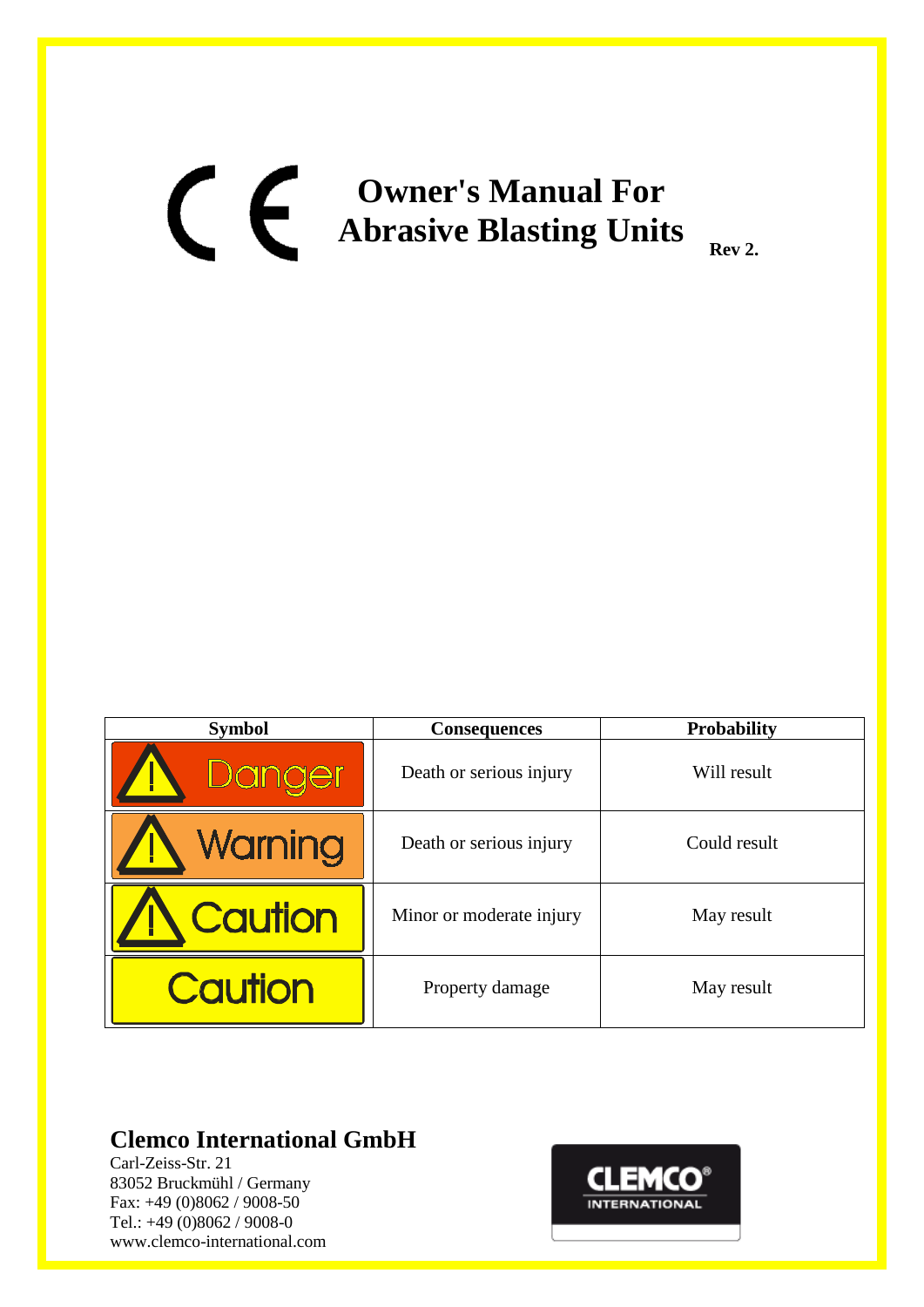## **0. General Advise**

## **0.1 Scope of Manual**

This owner's manual is based on a risk analyse, which means

- + the blasting unit cannot be altered,
- + operator must be trained.

# **0.2 CE-Conformity**

Refers to a complete blasting unit, consisting of.

- pressure pot including:
	- Piping
	- remotes (remote control valve, remote and connection hoses, remote control handle, etc.)
	- metering valve
- hoses and couplings
- nozzle and nozzle holder
- additional safety devices like e.g. Quick Stop System

In case of component purchase, this CE – declaration of conformity only covers these components. To achieve complete conformity, the following is needed

- complete the unit with all other components, which are approved by us
- or a new risk analyse needs to be done

## **0.3 Applications and Restrictions**

**The operator is responsible, that the following limits are not exceeded e.g.**

- + if the pressure rate of the air supply is exceeding the pressure limit of the system, a pressure regulator and safety valve needs to be mounted in the air supply line
- + the pulsating load has to be traced to avoid exceeding the limit

| <b>Parameter</b>                         | <b>Scale</b>                                                                                                                                                                                                                                                                                                               |  |  |
|------------------------------------------|----------------------------------------------------------------------------------------------------------------------------------------------------------------------------------------------------------------------------------------------------------------------------------------------------------------------------|--|--|
| <b>Working pressure</b>                  | $0,512$ bar<br>Depends on lowest rated component: refer to Sticker<br>$0,510$ bar<br>$0,5$ 8bar                                                                                                                                                                                                                            |  |  |
| <b>Transport temperature</b>             | -20 $\rm{^{\circ}C}$ to + 80 $\rm{^{\circ}C}$                                                                                                                                                                                                                                                                              |  |  |
| Operation temperature $ 0  50^{\circ}$ C |                                                                                                                                                                                                                                                                                                                            |  |  |
| <b>Medium</b>                            | - Filtered, oil-free and dried compressed air according to DIN 8573-1; 2010, Class<br>6-3-4, each free from aggressive components. Deviating from this, the pressure<br>dew point must be at least 10°C below the lowest ambient temperature that occurs.<br>- Inert blast medias, which do not cause any additional risks |  |  |
| <b>Pulsating load</b>                    | Swelling: max. load cycle cannot be exceeded                                                                                                                                                                                                                                                                               |  |  |
| <b>Operation</b> area                    | - explosion risk areas need special safety measure<br>- enclosed rooms need efficient fresh air supply and room ventilation                                                                                                                                                                                                |  |  |
|                                          | - in open area the following is required:<br>- permission to operate blasting process<br>- follow the local noise level restrictions<br>- safety measures for others<br>- if special safety measures are impossible, the minimum distance to other<br>people should be<br>10 x operating pressure (bar) = distance (m)     |  |  |
| <b>Stability</b>                         | - only to achieve on even solid ground<br>- if e.g. silos are mounted on top of the machine, additional safety measures are<br>required for stability                                                                                                                                                                      |  |  |

#### **Table 1: scope of operation**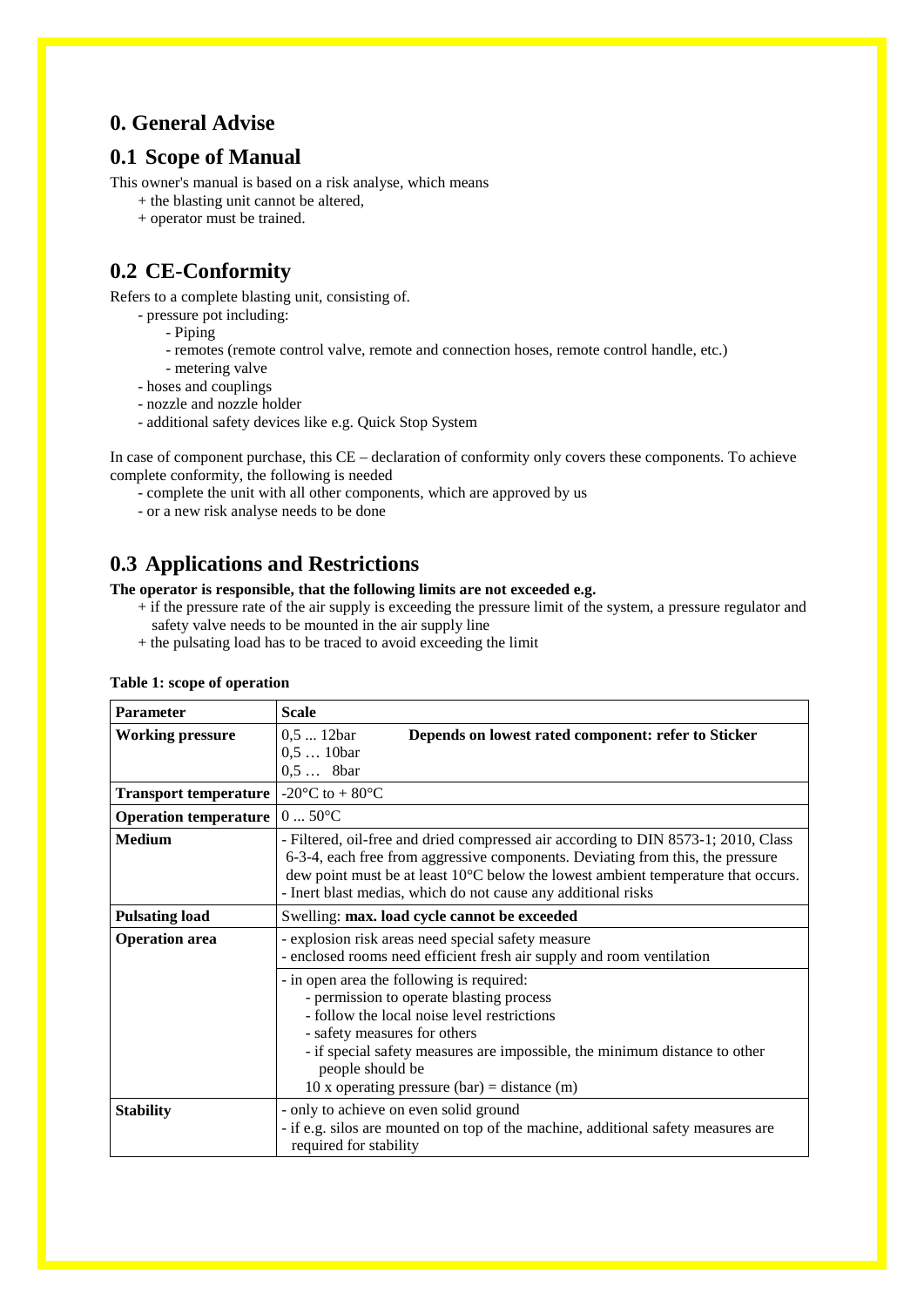### **Maximum pulsating load**

The operator is responsible to follow the national directives in respect of re-approvals.

- Our pressure pots are designed according to AD 2000, which requires
	- cycle for re-approval = a quarter of specified pulsating load.
	- additional requirements refer to the owner's manual for the bare pot shell
	- Clemco recommends:
		- + re-approval latest after 4 years even if pulsating load is not reached
		- + pot book to trace and record pulsating load (refer table 2).

#### **Table 2: average pulsating loads**

|                                                               | <b>Pulsating loads</b> |          |                                             |  |
|---------------------------------------------------------------|------------------------|----------|---------------------------------------------|--|
| Kind of blasting operation                                    | Per minute             | Per hour | Anual<br>$8h$ /day;<br>200 work days / year |  |
| Normal job blaster                                            | 510                    | 612      | 9.60019.200                                 |  |
| Blasting small components, which<br>require constant grasp    | $2 \ldots 5$           | 1230     | 19.20048.000                                |  |
| Blasting big structure which do not<br>require constant grasp | 1015                   | 46       | 6.4009.600                                  |  |
| Dual chamber blast machine                                    | Cycle time 2min        | 30x      | 48.000                                      |  |
| Dual chamber blast machine                                    | Cycle time 5min        | 12x      | 19.200                                      |  |

## **0.4 Valuation of residual risk**

Although when following all advise from the owner's manual the following residual risks can result from the operation:

Risk of injury because of:

- + as media and air stream needs to be considered a open tool ( refer table 3).
- $+$  the blast hose could be ripped out of the hand, due to recoil when starting the equipment  $\rightarrow$  during manual blasting with pressures > 8bar max. use 12,5mm nozzles.
- noise:  $-$  > 80dB(A) to 180dB(A)  $\rightarrow$  ear protection required
	- depending on nozzle type, size, working pressure etc. the noise level increases

- dust load (refer table 4)

- burst to components, which are effected by wear (refer table 5). To limit the risk of injury, the maintenance like described in the manual needs to be done

| Table 3: measures to reduce risks "open tool" |  |  |  |  |  |
|-----------------------------------------------|--|--|--|--|--|
|-----------------------------------------------|--|--|--|--|--|

| <b>Parameter</b>      | <b>Higher risk</b>                                | <b>Recommended measures</b>                                                                                          |
|-----------------------|---------------------------------------------------|----------------------------------------------------------------------------------------------------------------------|
| Operating<br>pressure | Higher pressure                                   | Use of:<br>- shortest possible hose                                                                                  |
| Hose length           | Longer                                            | - pneumatic controlled metering valve to limit expansion from the                                                    |
| Pot size              | Higher volume                                     | pot to the hose<br>- use quick remote systems e.g. electro-pneumatic remote controls<br>- Use SSAS quick Stop system |
| Operation<br>area     | Spatial separation<br>between operator and<br>pot | Use special safety remote systems, which stop blasting in case of<br>interruption or failure                         |

#### **Table 4: >Measures to reduce dust emission on open blasting applications**

| <b>Usage of</b>                      | <b>Example</b>                                | <b>Comment</b>                |
|--------------------------------------|-----------------------------------------------|-------------------------------|
| Enclosures with dust extrac-<br>tion | tents, blasting containers,                   |                               |
| Dust free units                      | HSP 20, HS 200 P and Educt-O-matic            | Limited applications          |
| Wet blasting devises                 | Wet blast head KB 25 and KB 52<br>Soft nozzle | determine water waste process |